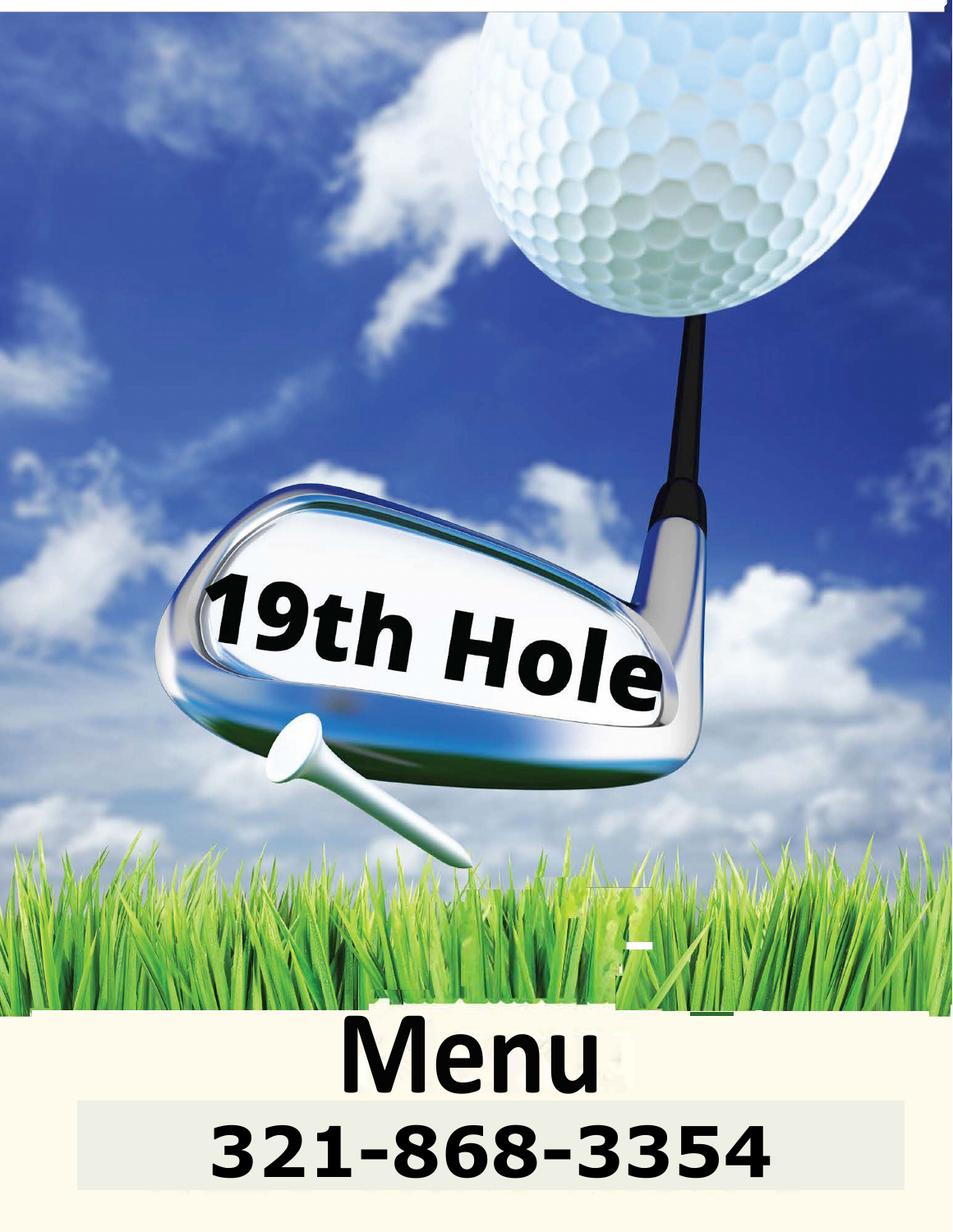# **Starter Baskets**

*Chips* & *Salsa \$5.00 Fries \$5.00*

## *Chili Cheese Fries \$6.*00

*Sweet Potato Fries \$5.50*

*Onion Rings \$5.50 Fried Green Beans with cusabi dressing \$7.00 Fish Dip \$8.00*

*Chicken Tenders with French Fries \$9.00*

**or**

*10 Chicken Wings \$10.00*

*Plain, Hot Buffalo, Garlic Parmesan, Teriyaki, Asian Sweet Ginger or Sweet Baby Rays BBQ with bleu cheese or ranch dressing*

## *Chicken Quesadillas \$9.00*

*Blackened chicken, cheddar and salsa in a floured tortilla with sour cream* & *guacamole on the side*

# *ASK ABOUT OUR SPECIALS* & *FISH FRIDAYS*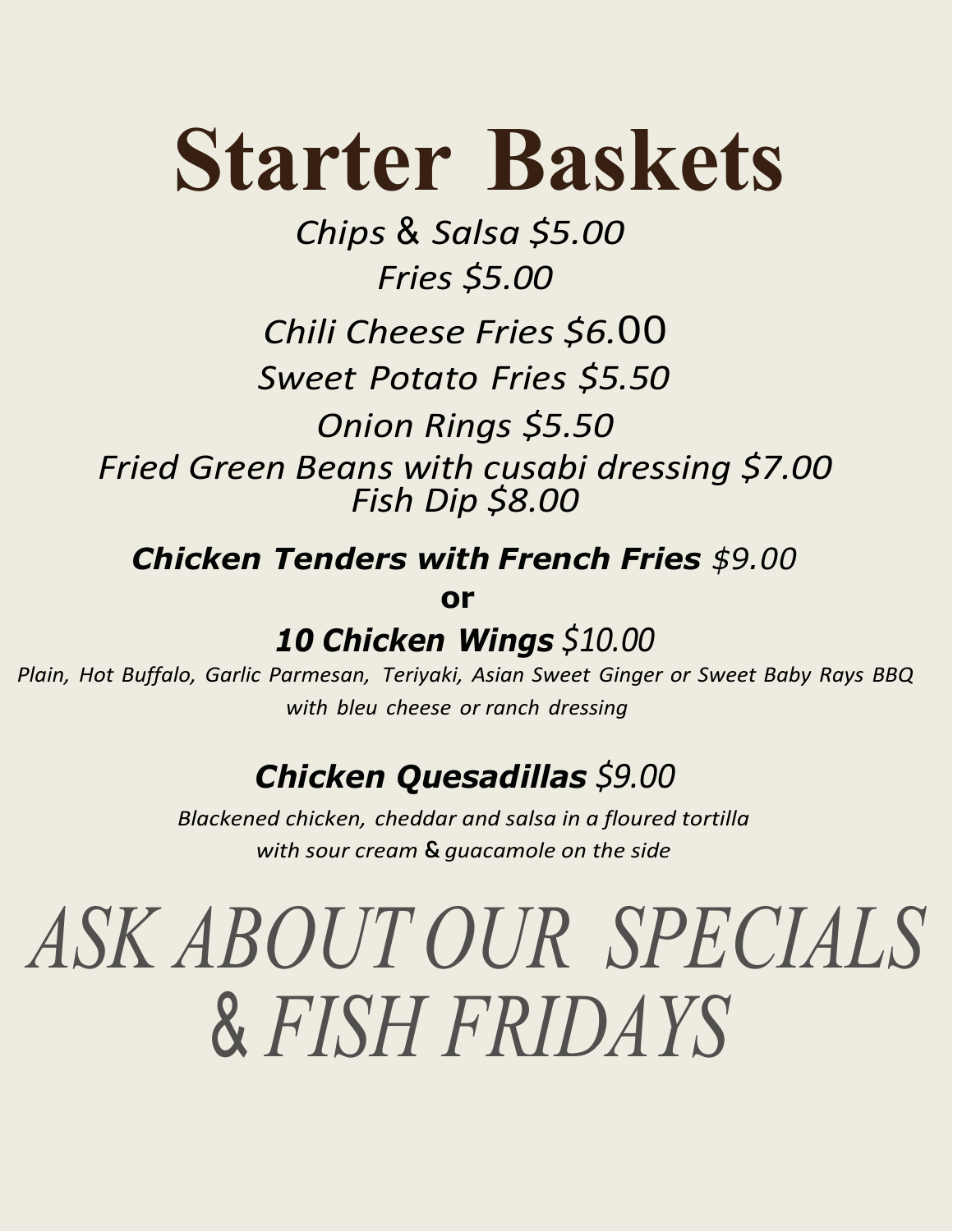# **Burgers & Dogs**

*All served with Ms. Vickie's Sea Salt Chips and pickles*

#### *All American Burger \$8.00*

*1/4 lb. Angus Beef Patty fire grilled, served with lettuce, tomato and onion on a toasted bun Add Cheese \$.50 Add Bacon \$7.50*

#### *Cheeseburger Club \$10.00*

*Applewood Smoked Bacon, served on Three Slices of Toast*

#### *Patty Melt \$9.00*

*Angus Burger, Swiss and sautéed onions, grilled to perfection on Rye*

#### *Minutemen BBQ Burger \$10.00*

*Angus Burger topped with bacon, bbq sauce and cheddar cheese. Served on a toasted bun.*

#### *Cheeseburger Sliders \$8.00*

Angus *beef patties fire grilled topped with cheddar cheese Served on mini toasted buns*

#### *Garden Burger \$8.00*

*Made with brown rice, black beans and grilled to perfection and served on a toasted bun*

#### *Grilled Hot Dog Basket \$6 Steamed \$4*

*1/4 lb. All Beef Hot Dog served on a toasted bun*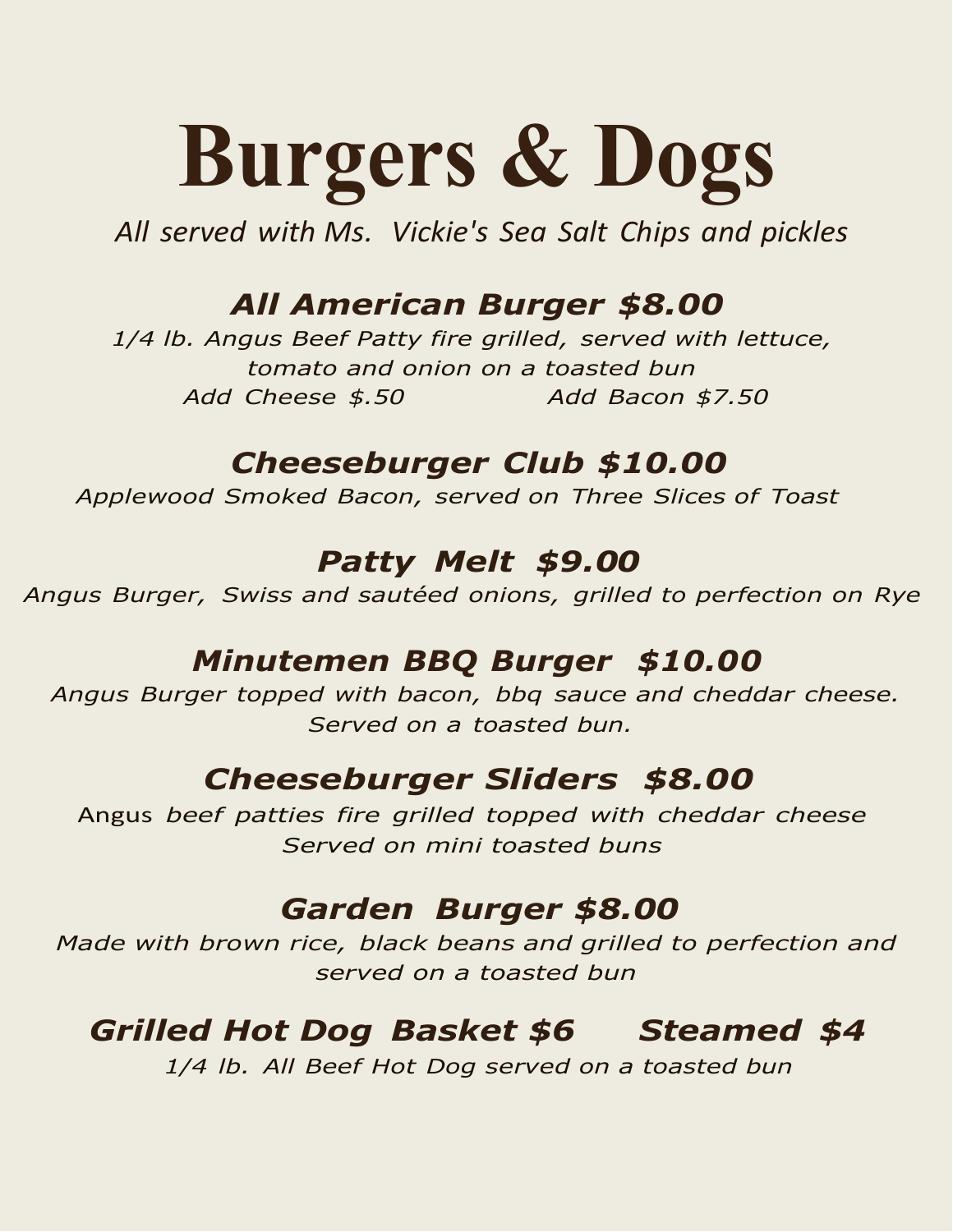# **Sandwich's & More**

*Served with Ms. Vickie's Sea Salt Kettle Chips and pickles. Choice of white, wheat or rye bread unless specified.* 

To substitute chips on any sandwich or burger: Fries \$1.50 Sweet Potato Fries \$2.00 Onion Rings \$2.50

## *Tuna Salad \$8.00*

*Chunk White Albacore served with lettuce and tomato*

# *Chicken Salad \$8.00*

*White breast meat makes up this 19th Hole Favorite*

# *Egg Salad \$7.00*

*Using only farm fresh eggs for this classic*

# *B.L.T \$7.50*

*Made with smoked applewood bacon, lettuce and vine ripe tomatoes*

# *19th Hole Club\$9.50*

*Made with your choice of turkey, ham, or chicken salad, smoked applewood bacon, lettuce and tomato, stacked high on* 3 *pieces of toast*

## *Black Forest Ham & Swiss \$8.00*

*Stacked high served hot or cold*

# *Oven Baked Deli Turkey \$8.00*

*Sliced thin and stacked high*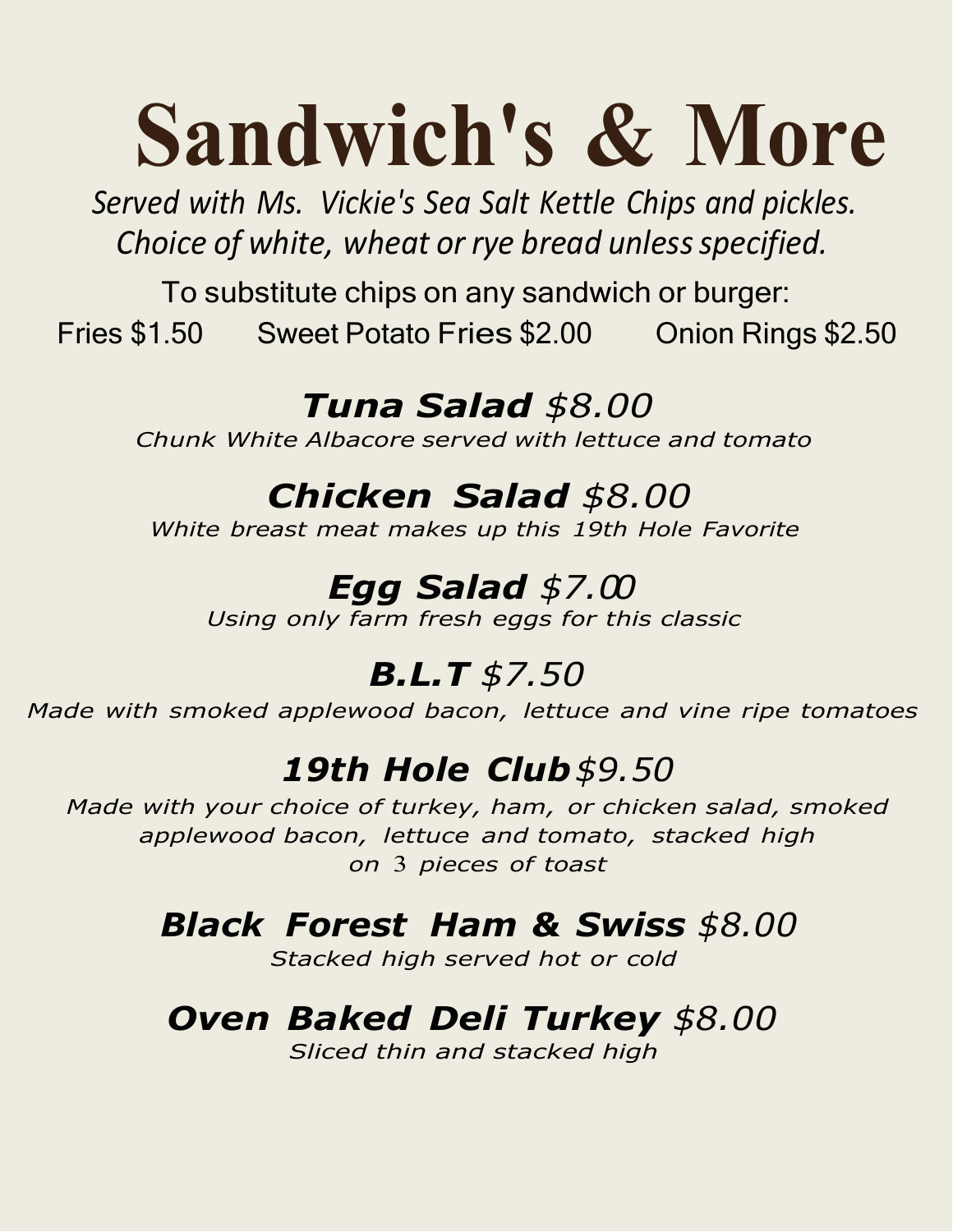*Grilled Cheese \$6.00*

*Plain and simple on your choice of bread Add Tomato .50 Add Bacon \$1.50*

## *19th Hole Grilled Cheese \$8.00*

*Our take on the original, but served on Texas toast w*/ *cheddar, swiss, and provolone*

#### *Chicken Breast \$9.00*

*Grilled, Blackened or Crispy, served on a toasted bun*

#### *Chicken Caesar Wrap \$8.00*

*Everything you love in a salad now in a wrap. Grilled chicken, romaine, parmesan, croutons,* & *caesar dressing*

#### *Cobb Salad Wrap \$8.00*

*Everything you love in a salad, now in a wrap. Diced chicken, smoked thick-cut bacon, sliced egg, lettuce, tomatoes and ranch wrapped in a tortilla*

## *Chicken Cordon Blue \$9.50*

*Lightly fried or grilled chicken topped with swiss, shaved ham, lettuce and tomato served on a toasted bun*

## **Shrimp Basket** *\$10.00*

*Medium Breaded Shrimp deep fried to perfection, available plain or bang-bang style, served with fries*